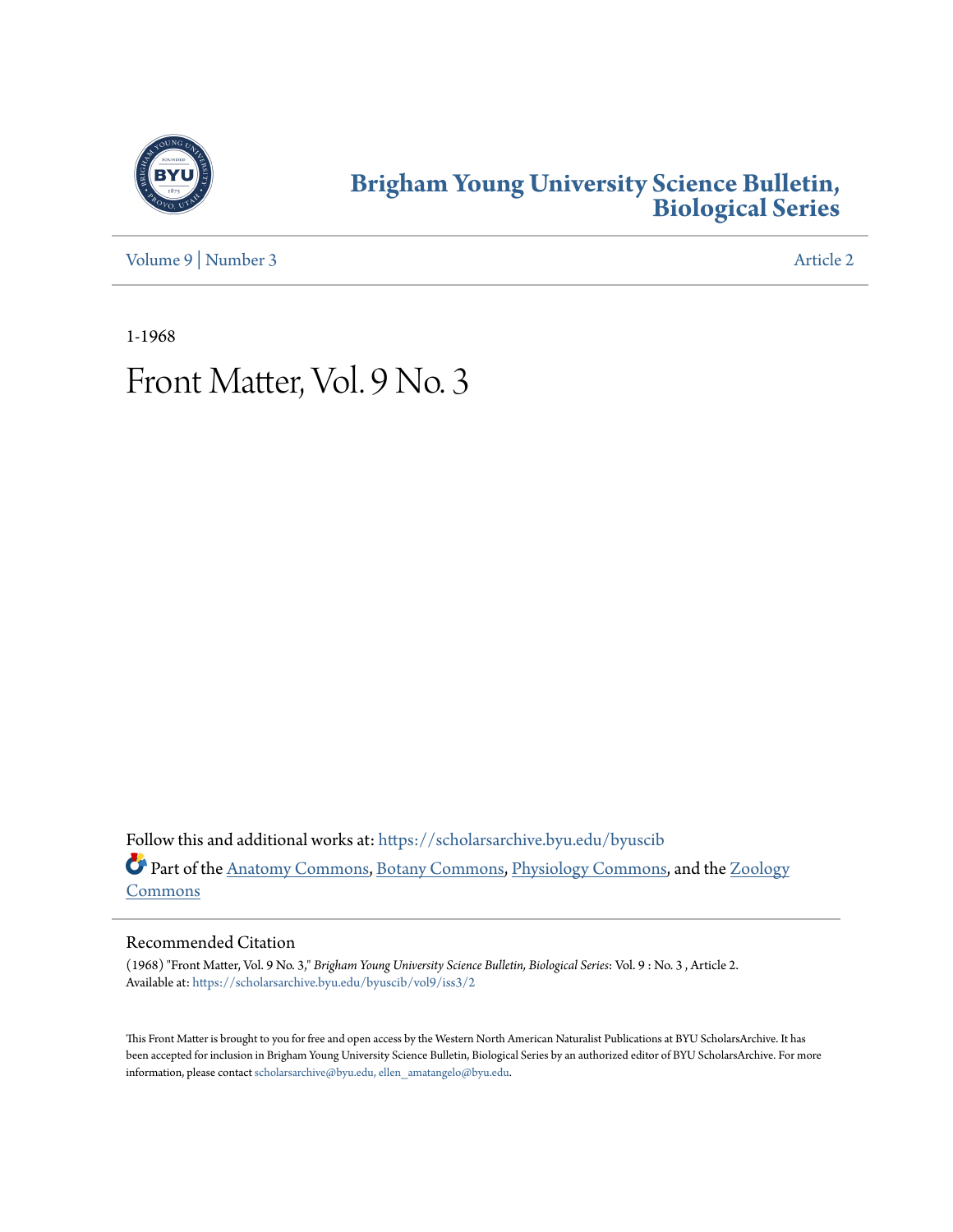$S - N A - P$ 

,.i«J. COMP. ZOOL. LIBRARY **L** 

Brigham Young University MAR 1 2 1968 Science Bulletin

HARVARD UNIVERSITY

 $\star$ 

# TAXONOMIC REVIEW: MIRIDAE OF THE NEVADA TEST SITE AND THE WESTERN UNITED STATES

by

HARRY H. KNIGHT



## BIOLOGICAL SERIES—VOLUME IX, NUMBER 3 JANUARY, 1968